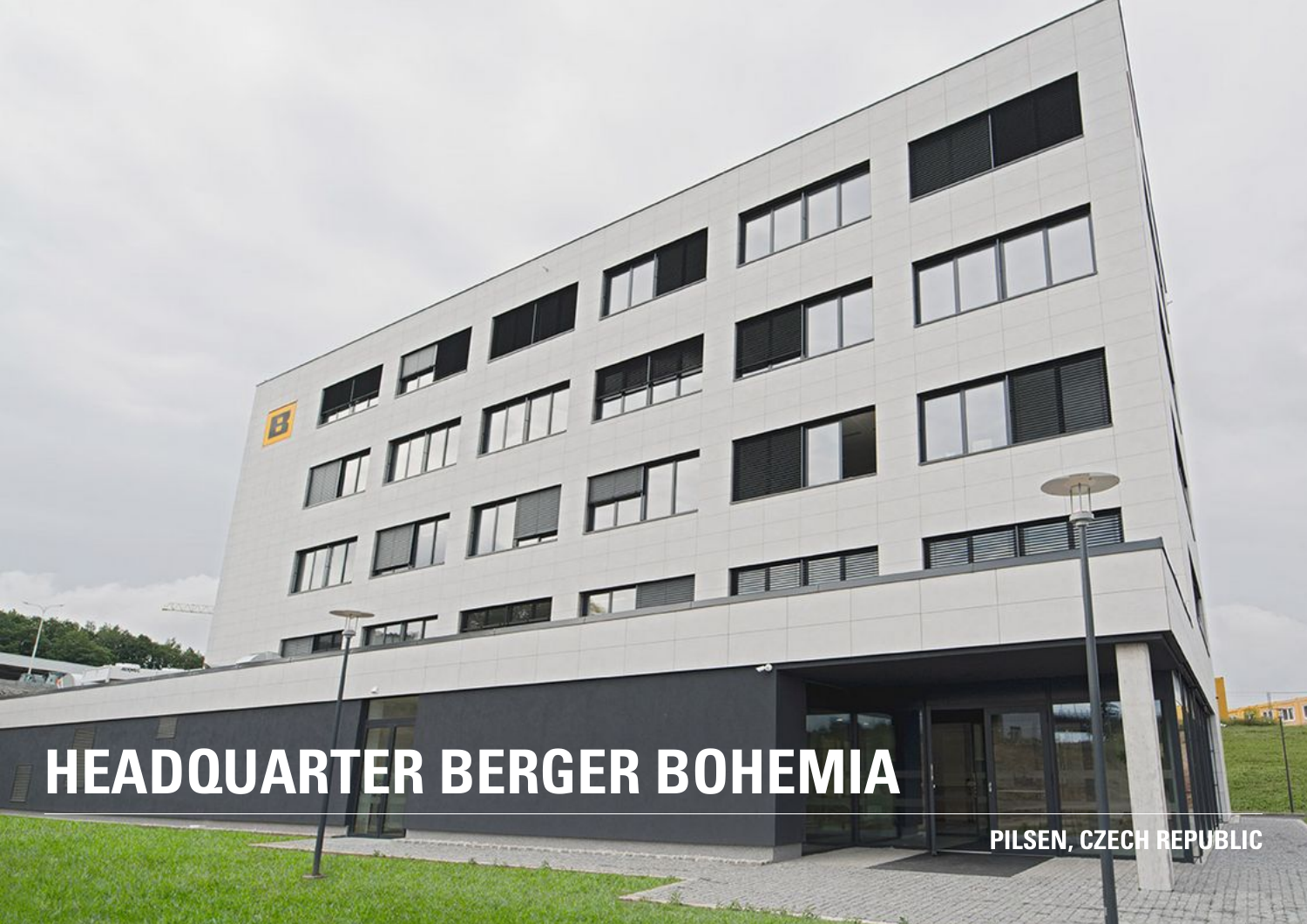

#### **General:**

| Concept/Product:         | Heating and cooling technologies     |
|--------------------------|--------------------------------------|
| <b>Building Type:</b>    | Office buildings                     |
| Client:                  | <b>BERGER BOHEMIA a.s.</b>           |
| Installation Partner:    | Konstruktis Delta                    |
| <b>Company Division:</b> | Lindner SE   Interior Product Supply |
| Completion:              | 2020                                 |

### **Description:**

The head office of the BERGER GROUP is located in Passau – it is just one of the company's numerous branches. The subsidiary BERGER Bohemia is active in the neighbouring Czech Republic: In Pilsen, a new building for the company has now been built with BERGER Bohemia as general contractor.

Lindner contributed 150 m<sup>2</sup> Plafotherm<sup>®</sup> E 213 heated and chilled hook-on ceiling to this project. In order to control the indoor climate effectively, this system uses radiation and thus heats and cools effectively. Thanks to its perforation and acoustic insert, it offers good soundproofing properties. In addition, 2,700 m² of linear heated and chilled post cap ceilings of the Plafotherm<sup>®</sup> B 100 type were installed. The system also uses radiation to optimise the room climate and is longitudinally soundproof. Despite the currently difficult conditions, the project was completed in time. Lindner has already realised several projects with the BERGER GROUP.

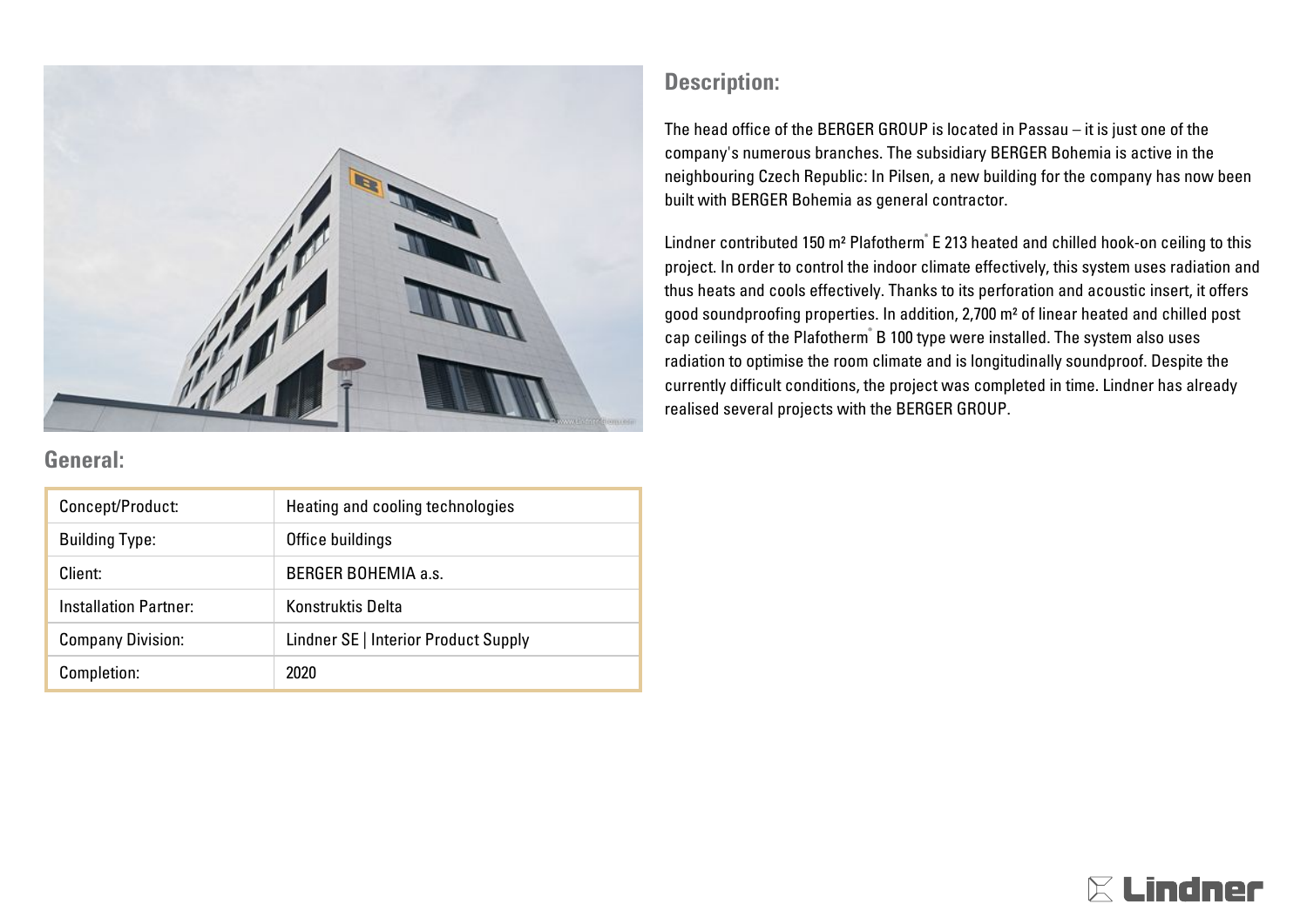



## **Completed Works:**

#### **Heated and chilled metal ceilings** Plafotherm® B - Post Cap ceilings Plafotherm® E - Hook-On/Corridor ceilings

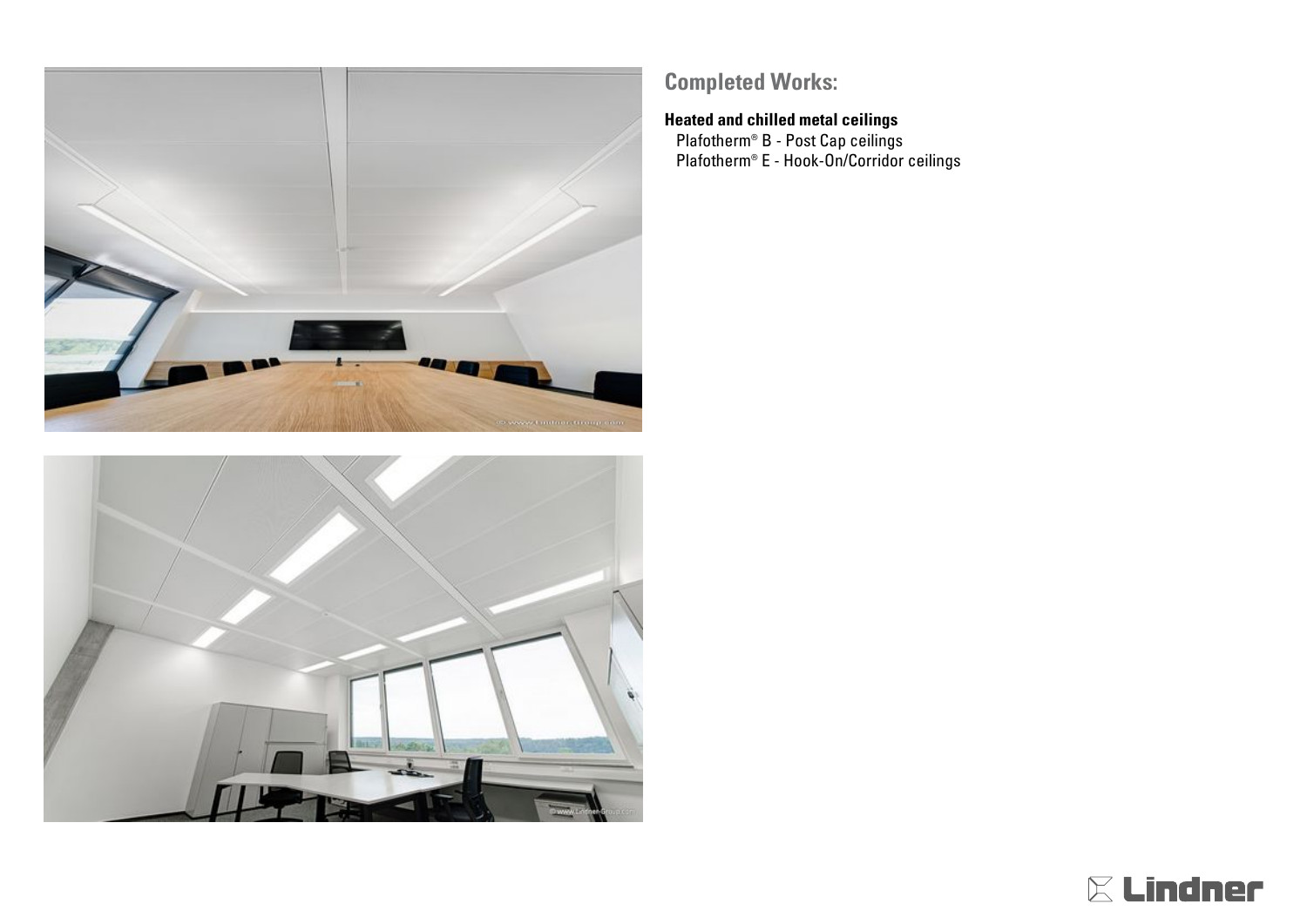

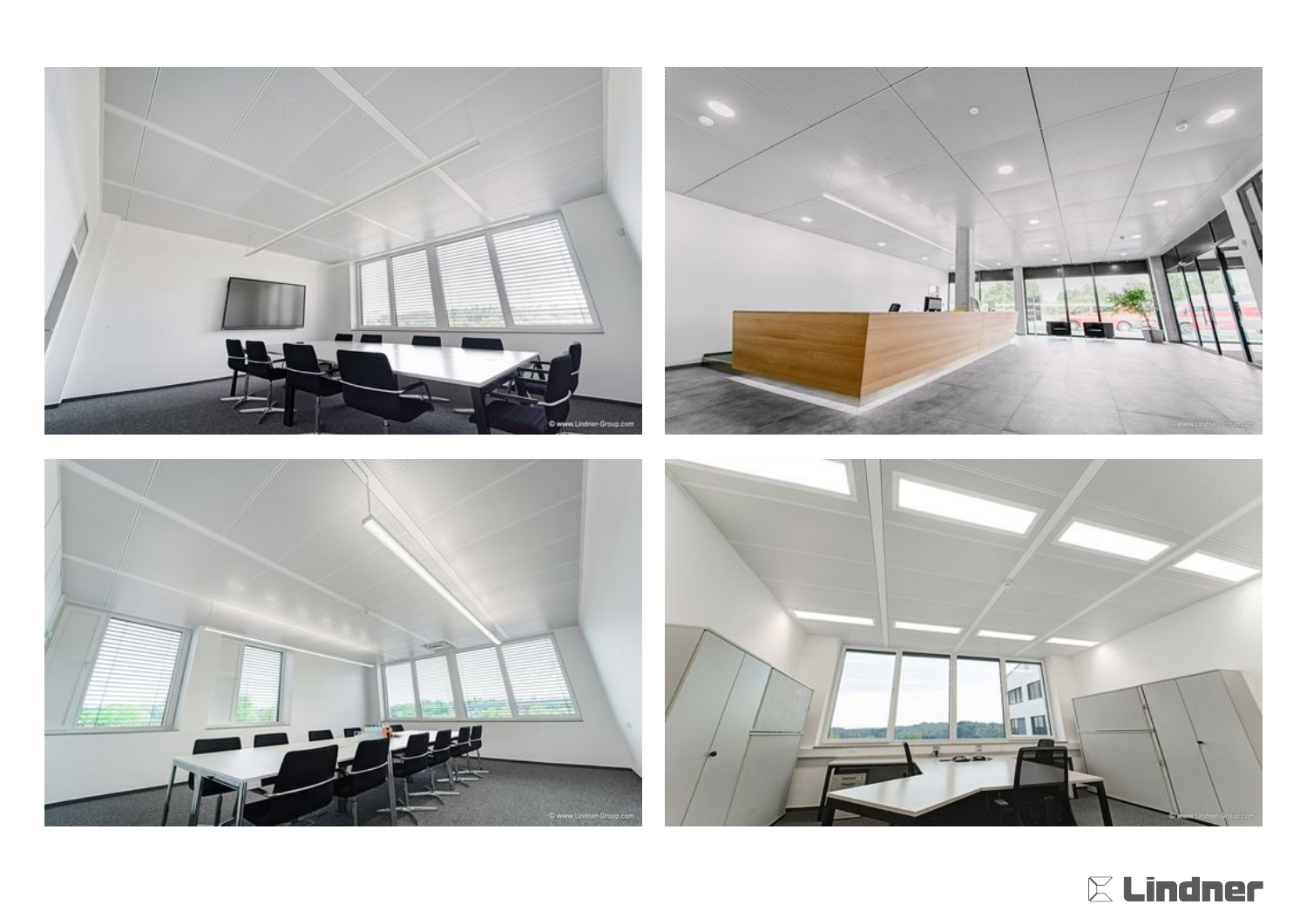







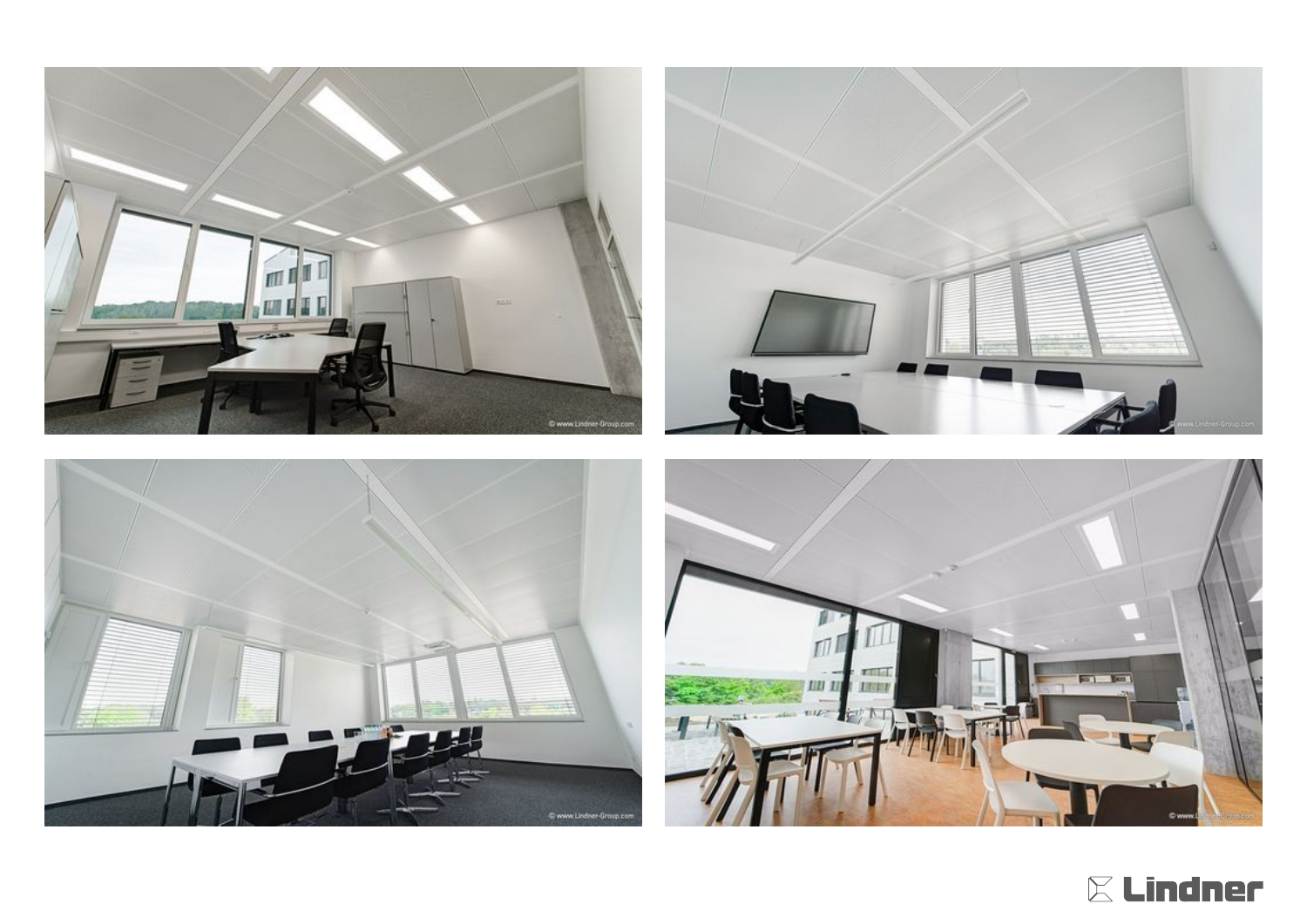